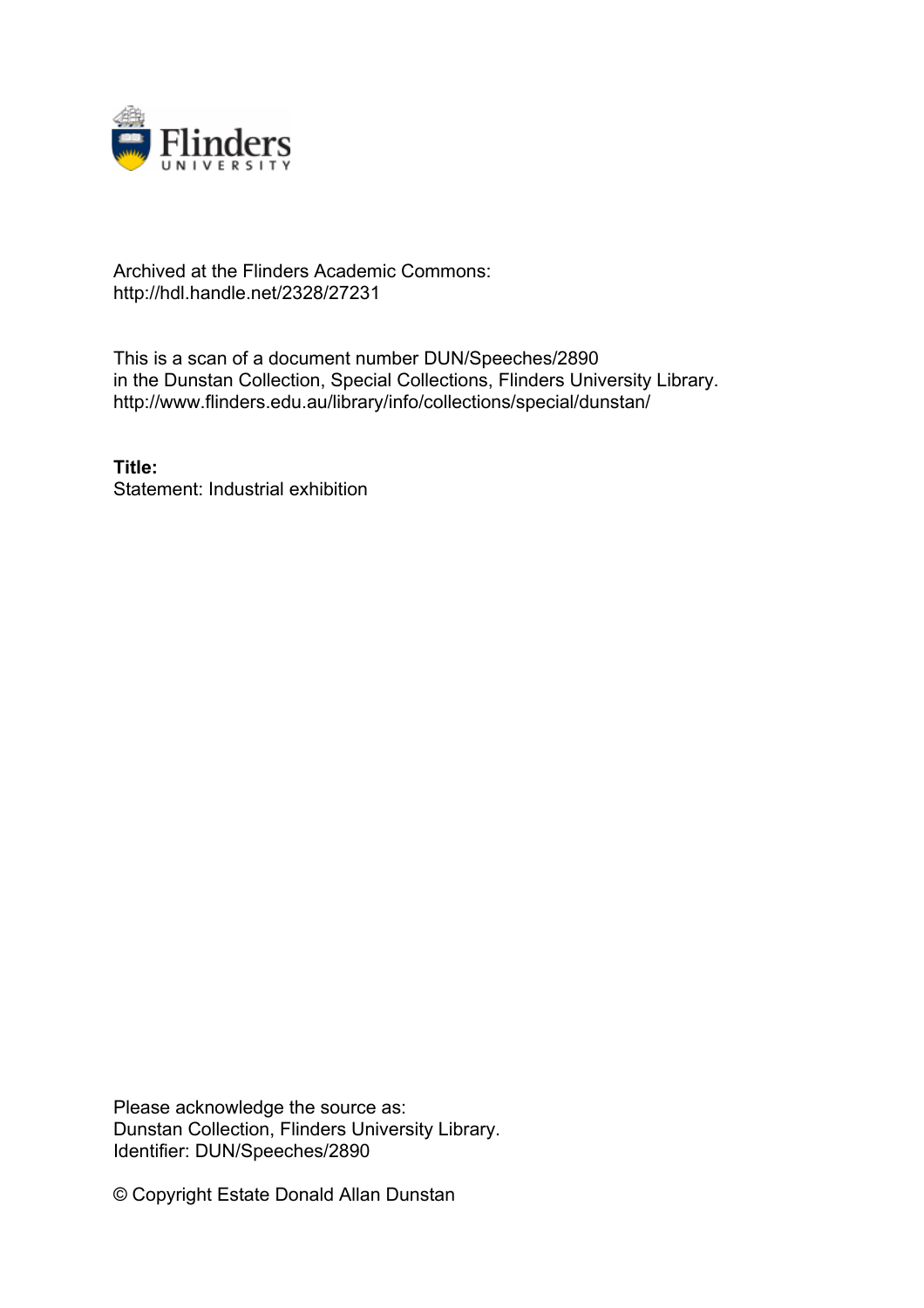

**STATEMENT** 

from the Premier

December *2,* 1975 Date.

Embargo.

State Administration Centre Victoria Square, Adelaide South Australia 5001 228 4811

## INDUSTRIAL EXHIBITION.

The Premier, Mr. Dunstan, today described the Industrial Exhibition in Penang as an outstanding success

More than 90 companies are taking part in the Exhibition, which is one of the highlights of Adelaide Week in Penang.

"The industrial exhibition' is crucial to our development of trade and manufacturing links with Penang. Those links, in turn, are very important for the future growth of the South Australian economy," Mr. Dunstan said.

"The South Australian Government wants security of employment in our State through diversity of industry. The people of Malaysia also want to strengthen their country's industrial base.

"The two objectives can be satisfied to our mutual advantage. It is important for South Australia to expand the markets we have developed previously, but it is equally as important that commercial and industrial undertakings are truly joint ventures.

"Through the system of mirror companies, we have ensured that both sides benefit. Our links with Penang and Malaysia are unique, the Harmony and co-operation exceptional.

''The companies who have taken part in our Industrial Exhibition are involved in a wide range of industries, ranging from heavy engineering to consumer products, and foodstuffs.

HThe number of firms participating in the Exhibition, and the enthusiasm of their representatives clearly shows the interest of South Australian industry in promoting trade, joint ventures and manufacturing licencing agreements with Malaysian partners".